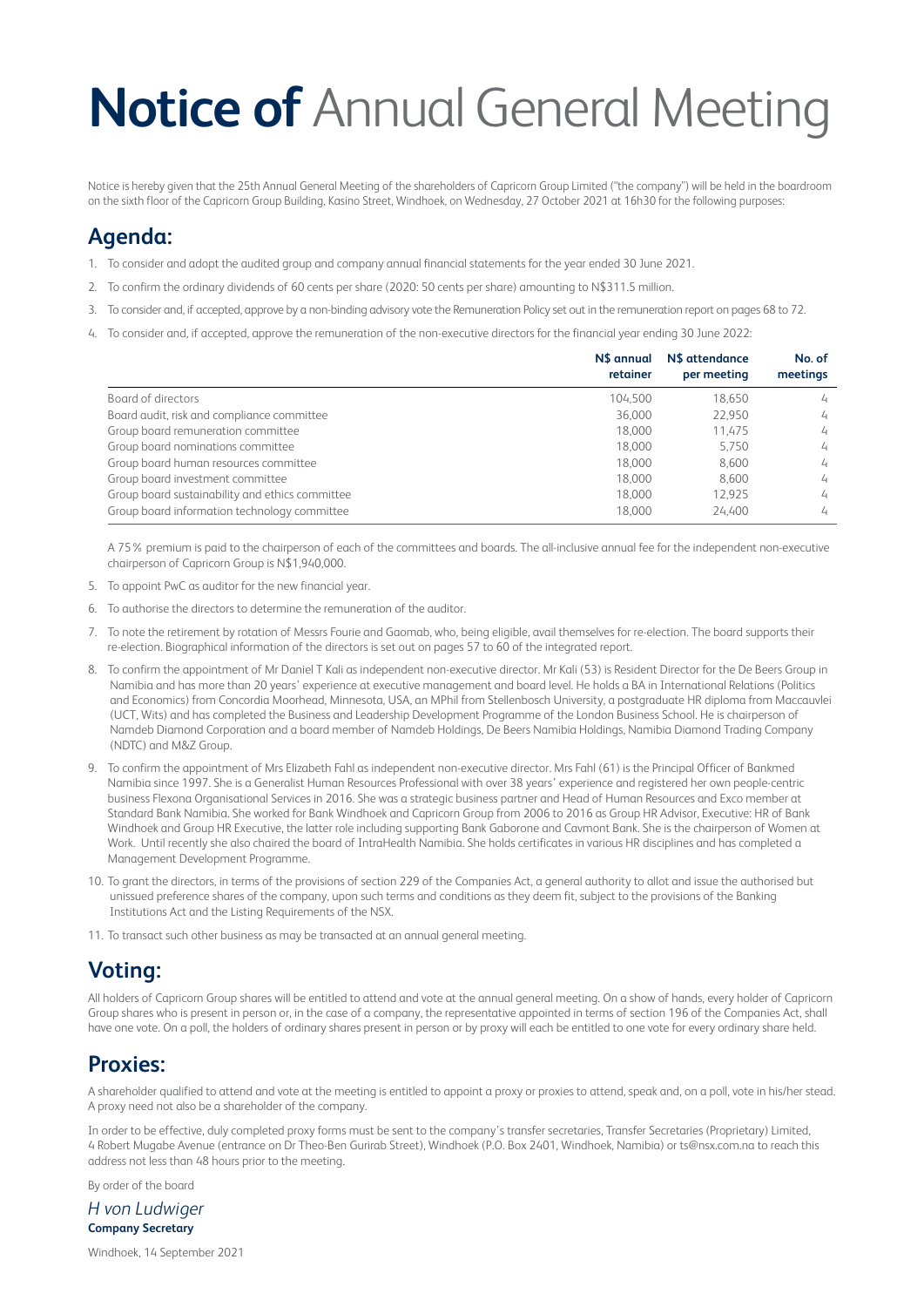# **Proxy** form

| I, we (full names)                                                  |                                                  |
|---------------------------------------------------------------------|--------------------------------------------------|
| being a holder of                                                   | shares in Capricorn Group Limited (the company), |
| shareholder number and the shareholder                              |                                                  |
| hereby appoint (name) hereby appoint (name)                         |                                                  |
| or failing him/her (name) and the control of failing him/her (name) |                                                  |

or failing him/her the chairperson of the meeting, as my/our proxy to attend, speak and vote on a show of hands or on a poll for me and on my/our behalf at the annual general meeting of the company to be held on 27 October 2021 and at any adjournment thereof, in particular to vote as indicated below on the resolutions contained in the notice of the meeting:

Please indicate by inserting an "X" in the appropriate block (either "for", "against" or "abstain"). If no indication is given, the proxy may vote as he/she deems fit.

I/we desire as follows:

| Item           | <b>Description</b>                                                                  | For | <b>Against</b> | <b>Abstain</b> |
|----------------|-------------------------------------------------------------------------------------|-----|----------------|----------------|
| 1              | Adoption of the annual financial statements                                         |     |                |                |
| $\overline{2}$ | Confirmation of dividends                                                           |     |                |                |
| 3              | Approve the Remuneration Policy                                                     |     |                |                |
| 4              | Approve the remuneration of the non-executive directors for the next financial year |     |                |                |
| 5              | Reappoint PwC as auditor                                                            |     |                |                |
| 6              | Authorise directors to determine the auditor's remuneration                         |     |                |                |
| 7.1            | Re-elect retiring director: Mr D G Fourie                                           |     |                |                |
| 7.2            | Re-elect retiring director: Mr H M Gaomab II                                        |     |                |                |
| 8              | Confirm appointment of Mr D T Kali as independent non-executive director            |     |                |                |
| 9              | Confirm appointment of Mrs E Fahl as independent non-executive director             |     |                |                |
| 10             | General authority to the directors to allot and issue ordinary shares               |     |                |                |
| 11             | General authority to the directors to allot and issue preference shares             |     |                |                |
| Signed on this | day of                                                                              |     |                | 2021           |

Signature

*(A shareholder entitled to attend and vote at a meeting shall be entitled to appoint a proxy or proxies to attend, speak and vote in his stead. A proxy need not be a shareholder of the company.)*